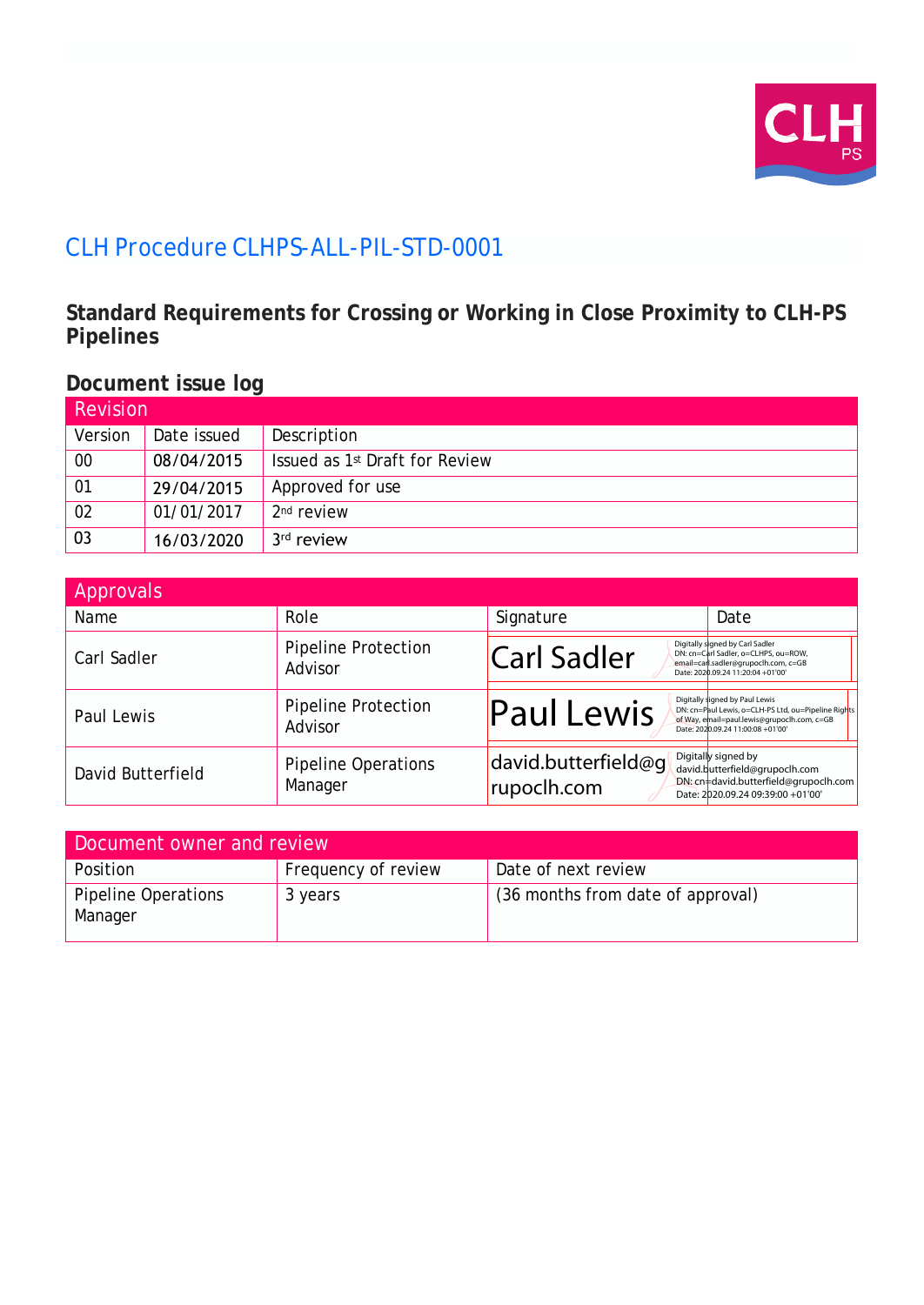## **Table of Contents**

| 1. | <b>PURPOSE</b>                            |                                        |    |
|----|-------------------------------------------|----------------------------------------|----|
| 2. | <b>DEFINITIONS</b>                        |                                        |    |
| 3. |                                           | <b>OVERVIEW</b>                        | 5  |
|    | 3.1                                       | Legislation                            | 5  |
|    | 3.2                                       | <b>Work Consents</b>                   | 5  |
|    | 3.3                                       | Variations                             | 5  |
|    | 3.4                                       | <b>Additional Requirements</b>         | 6  |
|    | 3.5                                       | <b>Pipeline Diversions</b>             | 6  |
|    | 3.6                                       | <b>Asset Location Enquiries</b>        | 6  |
|    | 3.7                                       | <b>Pipeline Markers</b>                | 6  |
|    | 3.8                                       | Linewatch                              | 6  |
| 4. | <b>WORKS AFFECTING THE EASEMENT STRIP</b> |                                        | 7  |
|    | 4.1                                       | <b>Circumstances Requiring Consent</b> | 7  |
|    | 4.2                                       | General Health and Safety              | 7  |
|    | 4.3                                       | Insurances                             | 7  |
|    | 4.4                                       | Work Outside the Easement Strip        | 7  |
|    | 4.5                                       | Supervision of Work                    | 7  |
|    | 4.6                                       | <b>Work Applications</b>               | 8  |
|    | 4.7                                       | Retrospective Work Assessments         | 8  |
|    | 4.8                                       | Agricultural Work                      | 9  |
|    | 4.9                                       | Works in Adopted Land and Highways     | 9  |
| 5. | <b>OVERSIGHT AND SUPERVISION</b>          | 9                                      |    |
|    | 5.1                                       | Requirement                            | 9  |
|    | 5.2                                       | Cost of Oversight                      | 9  |
|    | 5.3                                       | Notice for Attendance at Site          | 10 |
|    | 5.4                                       | <b>Hot Works</b>                       | 10 |
| 6. | DEVELOPMENTS IN THE EASEMENT STRIP        | 10                                     |    |
|    | 6.1                                       | Road and Rail Crossings                | 10 |
|    | 6.2                                       | <b>Utility Crossings</b>               | 10 |
|    | 6.3                                       | Design Work                            | 11 |
|    | 6.4                                       | <b>Un-Consented Works</b>              | 11 |
|    | 6.5                                       | <b>Special Utility Crossings</b>       | 11 |
|    | 6.6                                       | <b>Protection Details</b>              | 11 |
|    | 6.7                                       | <b>Temporary Plant Crossings</b>       | 11 |
|    | 6.8                                       | <b>Localised Pipeline Inspections</b>  | 12 |
|    | 6.9                                       | Locating the Pipeline                  | 12 |
|    | 6.10                                      | Excavations in the Easement Strip      | 12 |
|    | 6.11                                      | General Backfilling                    | 12 |
|    | 6.12                                      | Trenchless Techniques (Crossings)      | 13 |
|    | 6.13                                      | Cathodic Protection (CP)               | 13 |
|    | 6.14                                      | <b>Final Reinstatement</b>             | 13 |

2 of 21 **| Standard Requirements for Crossing or Working in Close Proximity to CLH-PS Pipelines Procedure |** March 2020 **|**

CLHPS-ALL-PIL-STD-0001 - Standard Req's for Crossing or Working in Close Proximity to CLH-PS Pipelines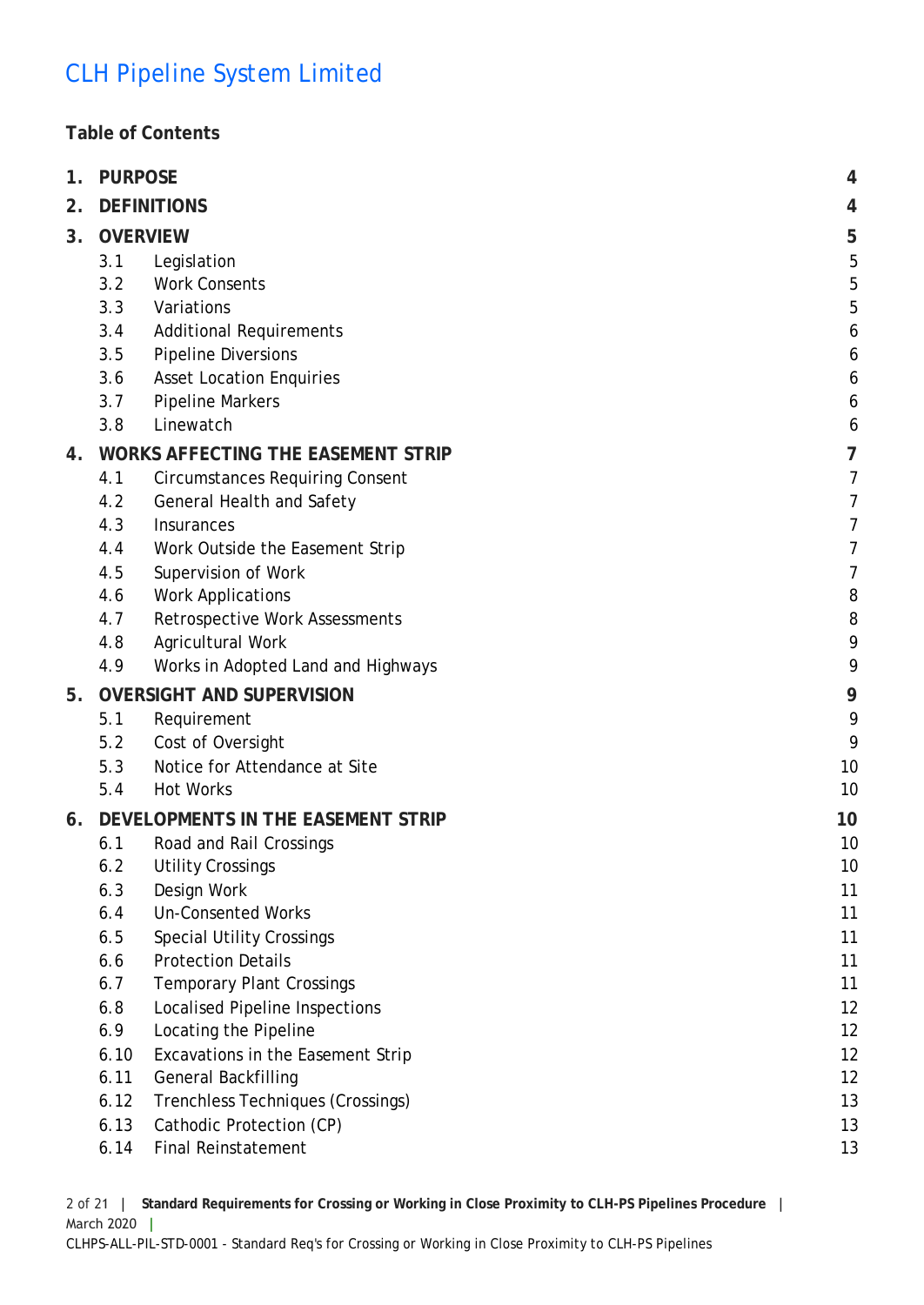| 7. INCIDENTS AND EMERGENCIES |                                                         | 14 |
|------------------------------|---------------------------------------------------------|----|
| 7.1                          | Supervision                                             | 14 |
| 7.2                          | Emergencies                                             | 14 |
| 7.3                          | Damage                                                  | 14 |
|                              | <b>APPENDIX 1 - CLH-PS Emergency Contact Numbers</b>    | 15 |
|                              | <b>APPENDIX 2 - CLH-PS Contacts</b>                     | 16 |
|                              | <b>APPENDIX 3 - Typical Crossing Protection Details</b> | 17 |
|                              | <b>APPENDIX 4 - Typical Utility Crossing Details</b>    | 18 |
|                              | <b>APPENDIX 5 - Typical Trenchless Crossing Details</b> | 19 |
|                              | APPENDIX 6 - Works and RAMs Guidance Note               | 20 |
|                              | <b>APPENDIX 7 - Pipelilne Marker Information</b>        | 21 |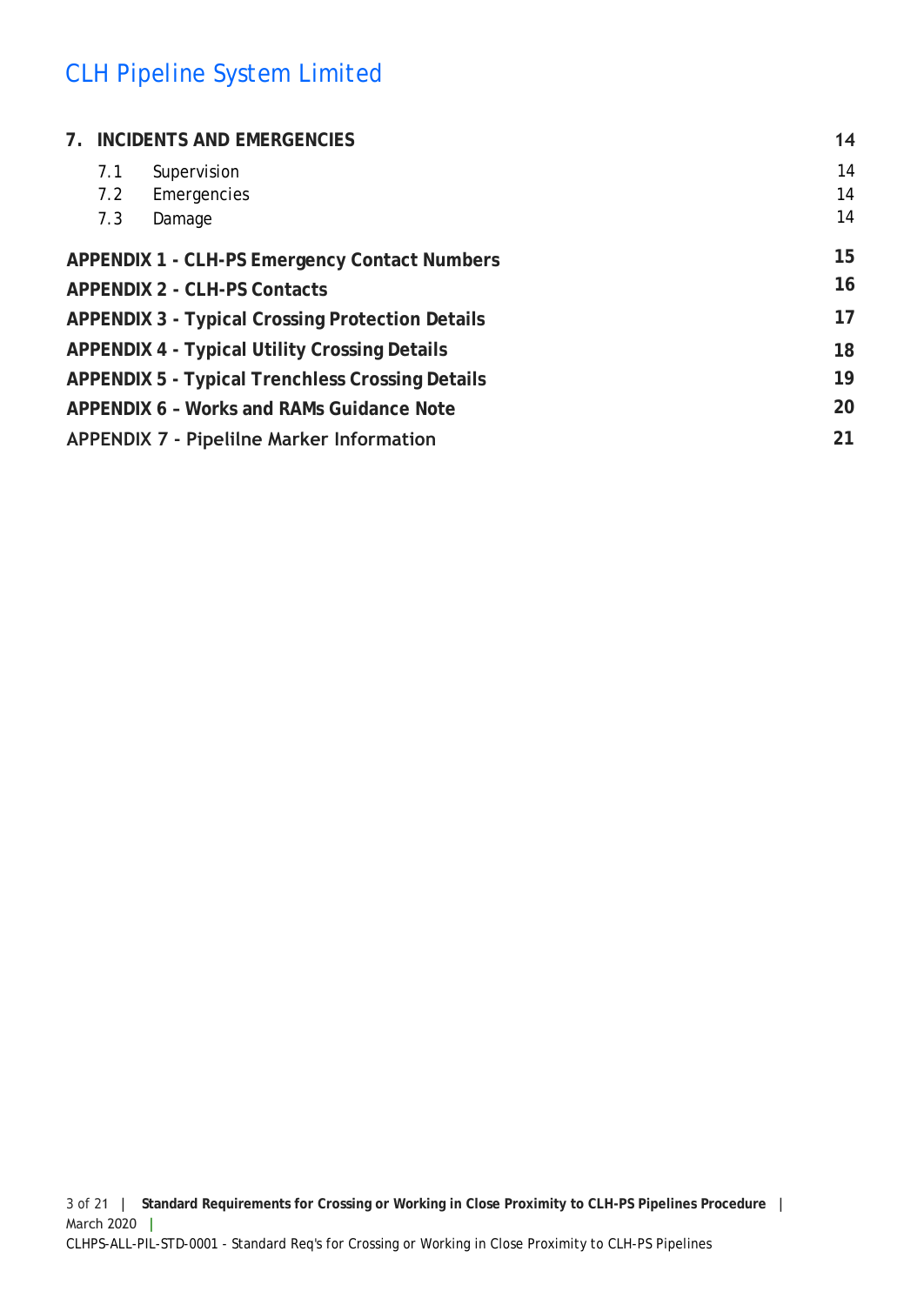## <span id="page-3-0"></span>**1. PURPOSE**

The purpose of this Standard Requirements Document is to provide guidance on the basic requirements for safe working in close proximity to buried CLH-PS pipelines. The guidance is not exhaustive and so a Safe System of Work (SSoW), including any specific requirements of the Operator, should be agreed prior to work commencing.

## <span id="page-3-1"></span>**2. DEFINITIONS**

The following definitions apply:

**CLH-PS** - The CLH Pipeline System

**Energy Act** - The Energy Act 2013

**HSW Act** - Health and Safety at Work Act 1973

**PSR** - Pipeline Safety Regulations 1996

**CDM** - Construction Design and Management Regulations 2015

**Operator** - The operator and owner of the CLH-PS is CLH Pipeline System (CLH-PS) Ltd

**Pipeline ROW Co-ordinator -** Employee of CLH-PS responsible for general coordination of ROW issues

**Pipeline ROW Administrator** - Employee of CLH-PS responsible for general admin related to ROW issues

**Pipeline Protection Advisor** – Employee of CLH-PS responsible for liaising with Thrid Party's on pipeline protection matters

**Pipeline Integrity Engineer** - Employee of CLH-PS responsible for technical oversight of the pipeline

**O&M** - Operations and maintenance

**Pipeline O&M Team** – The Pipeline Operations and Maintenance Team responsible for all day to day routine O&M activities on the pipeline.

**Pipeline Technician** - Employee of CLH PS working within the Pipeline Team providing oversight for pipeline ROW protection and undertaking day to day O&M tasks.

**Proximity Strip** - a zone around the pipeline, outside of the Easement Strip but within 50 metres horizontally from the centre of the pipeline or associated asset and with no vertical limit

**Land Agent** - An agent of Operator responsible for providing Land Agency services in respect of the pipeline Easement Strip. The Operators current Land Agent is Fisher German LLP

**Third Party** - Any Person or Organisation seeking to promote or carry out work affecting the Pipeline and or Easement Strip including landowners.

**Easement Strip** - The Easement Strip is a zone of protection around the pipeline measured 3 metres horizontally from the centre of the pipeline or associated asset and with no vertical limit **ROW** - Rights of Way is a general term associated with the rights the Operator has in relation to the Pipeline and the Easement Strip and also the rights of access to them

**Standard Requirements Document** - This document which is issued and updated by Operator from time to time and sets out the standard requirements for crossing or working near to any CLH-PS Pipeline or associated pipeline asset such as cathodic protection facilities and valve stations

**LSBUD** - Linesearch Before You Dig (LinesearchbeforeUdig.co.uk) is a free to use Internet based search enquiry system to which the Operator subscribes and which allows any Third Party company or private individuals to make asset location enquiries in relation to the CLH-PS, and other member assets prior to commencing works.

**Specialist Contractor(s)** - Other Contractors, Inspectors or Consultants used by CLH-PS to carry out work on its pipelines and other facilites.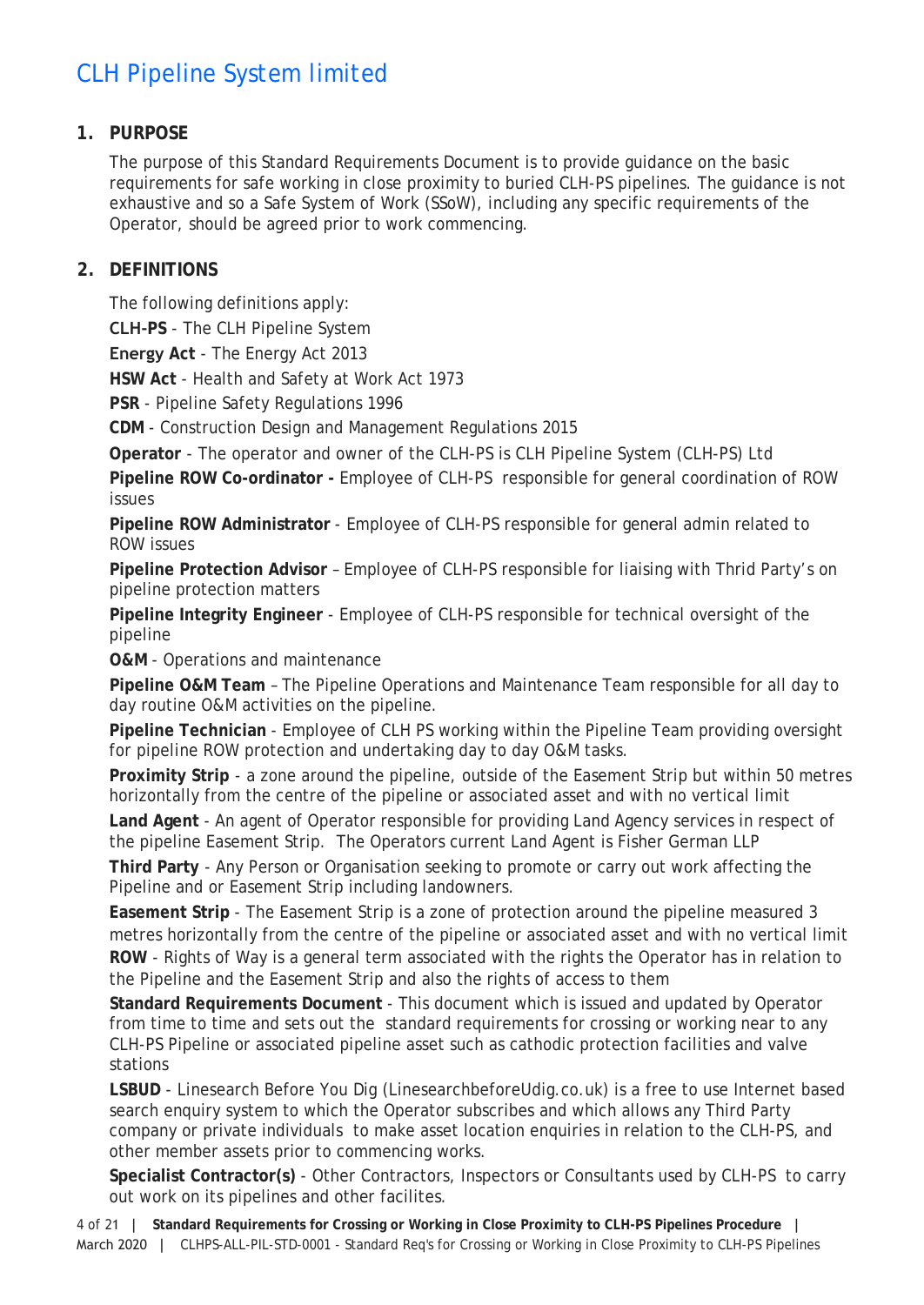**Third Party Works** - Any construction or development activities within the Easement Strip or the Proximity Strip with the exception of certain routine agricultural operations (the following are not routine agricultural operations: fencing, ditching, drainage operations, sub-soiling and/or mole ploughing).

**Easement Access Agreement** - A document issued by the Pipeline Technician that sets out the general conditions for allowing agreed works to take place within the Easement Strip

**Works Consent Form** - A formal written agreement setting out the terms and conditions associated with any consented works within the Easement Strip

**RAMS** - Work Risk Assessment and Method Statements specific to the risks that the pipeline is exposed to.

**SSoW** - A Safe System of Work (SSoW) is a formal written procedure which results from a systematic examination of a task in order to identify and manage all the hazards. It defines safe methods to ensure that hazards are eliminated or risks minimised to as low as reasonably practicable.

**PTW** - A Permit to Work (PTW) is a formal written system used to control certain types of work that are potentially hazardous. A PTW is a document which specifies the work to be done and the precautions to be taken and are an essential part of any SSoW

### <span id="page-4-0"></span>**3. OVERVIEW**

#### <span id="page-4-1"></span>**3.1 Legislation**

The majority of the CLH-PS pipelines were originally constructed and operated under the Land Powers (Defence) Act 1958, and are now operated under the Energy Act 2013 (Part IV).

The 1996 Pipeline Safety Regulations, specifically Reg 10 Work on a Pipeline & Reg 15 Damage to a Pipeline, cover most of the requirements that must be observed by an Operator and any Third Party working on or around a pipeline. Reg 10 explains that the Operator or his Agents shall ensure that all works along the pipeline are carried out in such a way as not to affect the purpose for which the pipeline was designed. Regulation 15 states that no person shall cause such damage to a pipeline as may give rise to a danger to persons. Breaches of these regulations may be a criminal offence. Other general Health and Safety requirements in relation to work affecting the pipeline assets is included in section 4

#### <span id="page-4-2"></span>**3.2 Work Consents**

No Third Party Works are allowed within the Easement Strip of a CLH-PS pipeline or associated asset without prior consent of the Operator. Certain works outside of the Easement Strip also require consent (see paragraph 4.4 below).

Requests for consent should be made to the Land Agent in accordance with paragraph 4.6 below. All works within the Easement Strip and certain works within the Proximity Strip will require the Third Party to enter into a Works Consent Order. The Works Consent Form will set out the level of supervision required and as consideration for the grant of consent will contain an indemnity in favour of the Operator. An appropriate signed Works Consent Form must be in place before any work commences within the Easement Strip.

The Operator reserves the right to charge any Third Party reasonable sums to cover the cost of any review of the proposed works and entering into the Works Consent Order.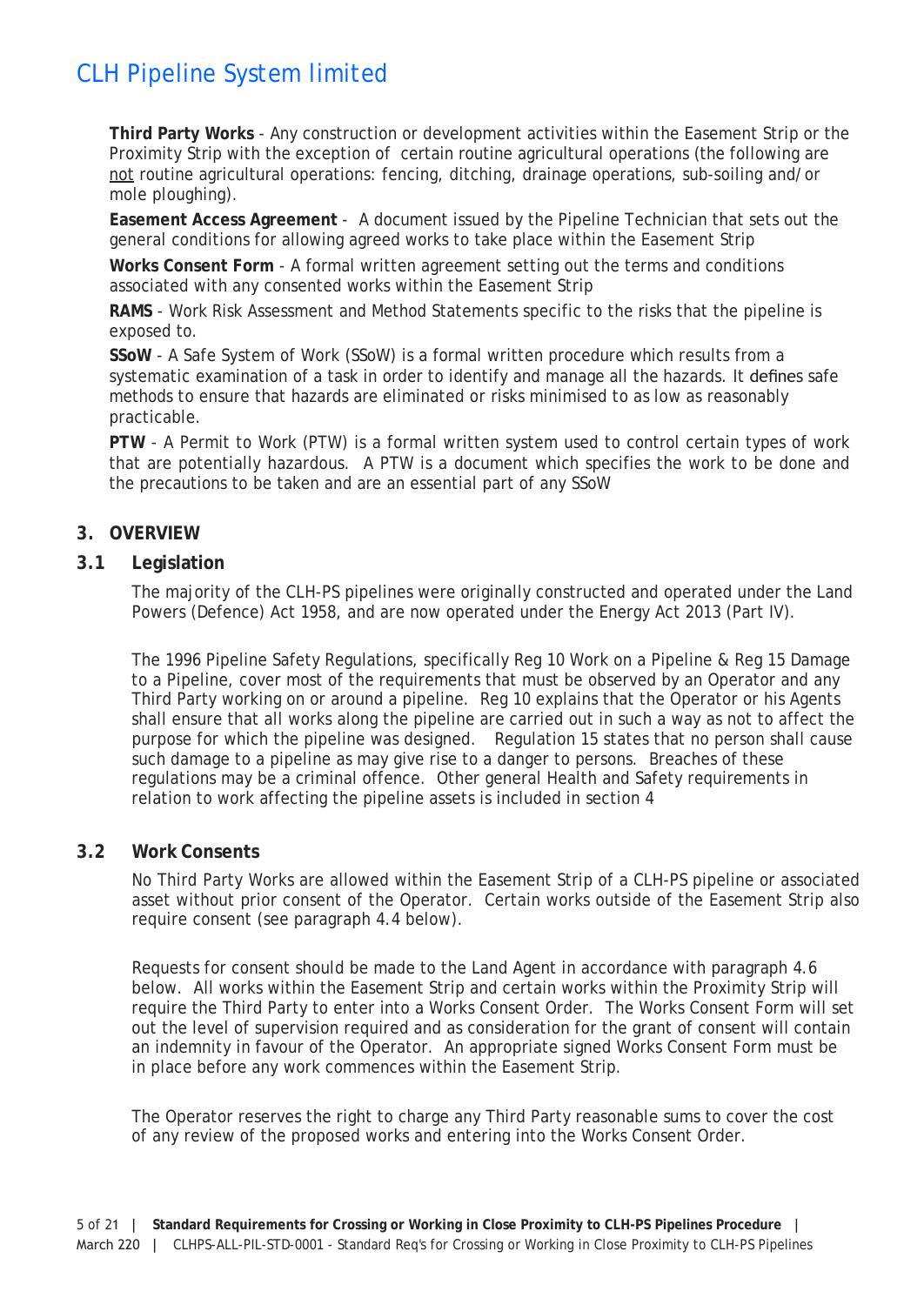#### <span id="page-5-0"></span>**3.3 Variations**

The requirements of this document represent the Operator's minimum requirements as at October 2016 for crossing or working near to any CLH-PS Pipeline asset. The Operator reserves the right to update the content of this document at any time. The Third Party, or the Third Party's designated Contractor, is responsible for ensuring that they are referring to the most recent version of this document issued to them by CLH-PS.

Any variations from the requirements in this document will be considered by the Operator on their technical, operational, and commercial merits. The Operator reserves the right to charge any Third Party reasonable sums to cover the cost of any review of those proposals of a Third Party which do not conform to these requirements.

#### <span id="page-5-1"></span>**3.4 Additional Requirements**

The requirements contained in this document are not intended to be exhaustive. Further conditions relating to any proposed work affecting the CLH-PS may be required on a case by case basis.

#### <span id="page-5-2"></span>**3.5 Pipeline Diversions**

Where a Third Party seeks to have a diversion (the lowering or re-alignment of an existing pipeline) to accommodate any proposed works such arrangements will only be made if the work does not impact the safe and efficient operational capability of the pipeline and if the Third Party agrees to fund the cost of the work, in full and in advance, and provide the new rights in land to enable the diversion or re-alignment to take place. Where agreed the Operator will organise and execute such work on behalf of the Third Party.

### <span id="page-5-3"></span>**3.6 Asset Location Enquiries**

The Operator subscribes to an online buried asset enquiry tool called www.LinesearchbeforeUdig.co.uk (LSBUD). All enquiries relating to any proposed work within [the Proximity Strip of a CLH-PS Pipe](http://www.linesearchbeforeudig.co.uk/)line asset shall be subject to a LSBUD online enquiry. Those who do not have access to the Internet can undertake these enquiries via the Operator's Land Agent call 08450 701245 Mon to Fri 08:45 to 17:15.

Out of office calls to this number will be redirected to the Operator's central Pipeline Control Centre. Only emergency calls should be made out of hours. Additional emergency contact details can be found on the pipeline marker posts at most road, rail, water crossing and field boundaries (See appendix 10).

Confirmation on whether a LSBUD enquiry is positive (affected) or negative (not affected) is provided following the completion of the online search. If the status of the search is "affected" you will need to follow the instructions on LSBUD and issue a plan and description of the works on receipt of this and a follow up letter/email setting out how to proceed will be issued within 2 working days. The unique reference number provided in the follow up correspondence should be used in all subsequent enquiries relating to each specific enquiry.

#### <span id="page-5-4"></span>**3.7 Pipeline Markers**

Pipelines are way marked at certain points along the pipeline ROW as set out in Appendix 9. Where pipeline markers are installed It must not be assumed that the pipeline, or in some cases pipelilnes, run directly from marekr to marker or tht the markers are installed directly above the pipeline and associated assets.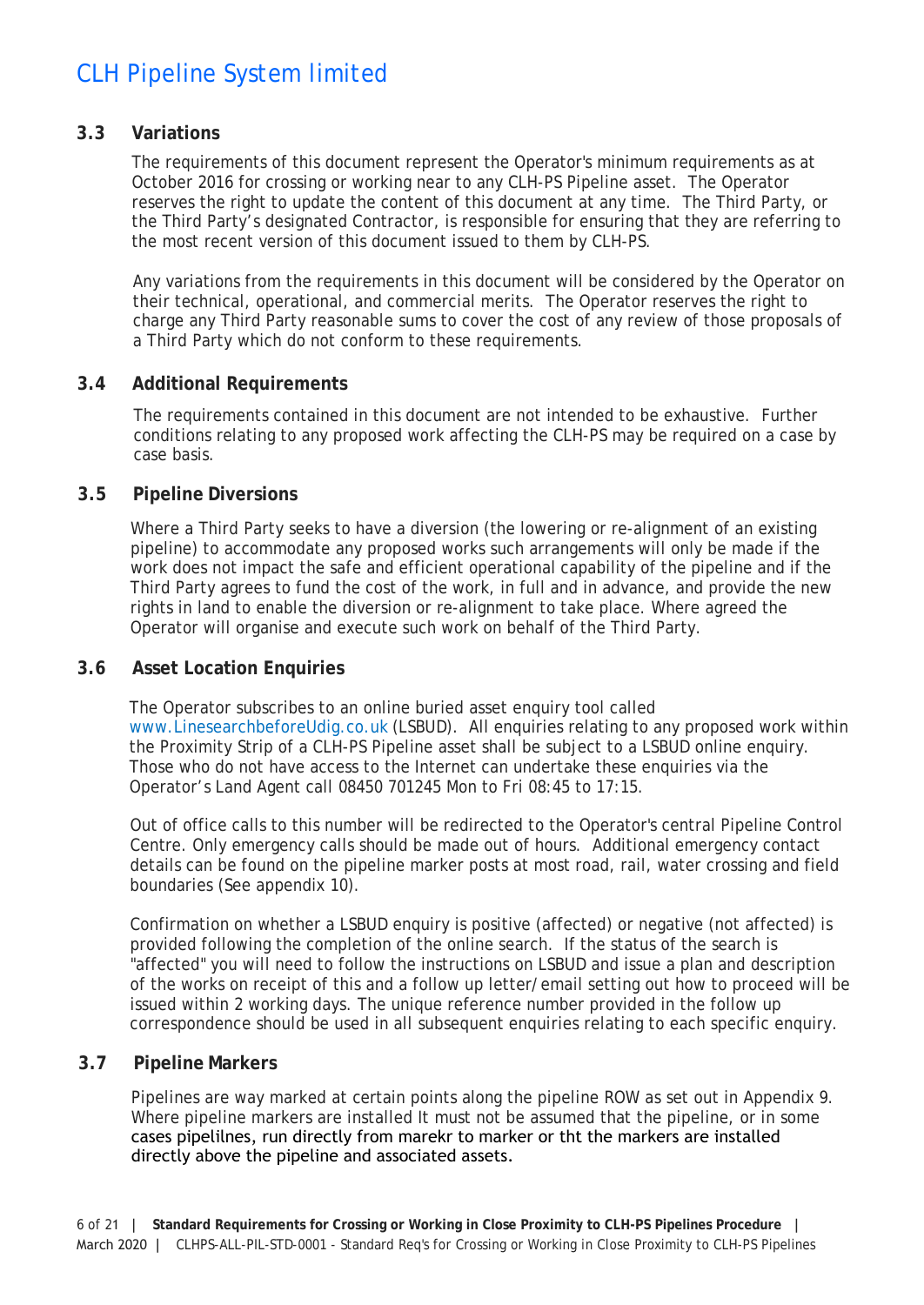#### <span id="page-6-0"></span>**3.8 Linewatch**

The CLH-PS is part of the "Linewatch" group. Linewatch organises presentations for Third Parties to provide information on safe working in close proximity to buried pipelines. Such presentations can be arranged free of charge through Operator's Land Agent or via the www.linewatch web based enquiry services.

#### **4. [WORKS AFFECTING T](http://www.linewatch.co.uk/)HE EASEMENT STRIP**

#### <span id="page-6-2"></span><span id="page-6-1"></span>**4.1 Circumstances Requiring Consent**

The Operator's consent is required for all Third Party Works, other than certain basic agricultural operations (see 4.8 for more information), within the Easement Strip including but not limited to the erection of any buildings or obstructions, excavations and/or deposit of any materials.

A formal Works Consent Form is always required for Third Party Works within the Easement Strip and for those works set out in paragraph 4.4 below.

The construction of essential crossing points, such as roads or paths, is permissible subject to the conditions set out in this document. More details of the correct procedure to apply for consent may be obtained from the Operator.

#### <span id="page-6-3"></span>**4.2 General Health and Safety**

There is a general duty placed on any Third Party, and any Agents or Contractors working for him, under the requirements of the HSW Act and subsidiary legislation (E.g. PSR, CDM), carrying out any work that may affect a CLH-PS Asset to design and execute such work so as not to impact on the integrity of the Pipeline(s) and give rise to any avoidable harm to any people or the environment.

#### <span id="page-6-4"></span>**4.3 Insurances**

Damage to a CLH-PS asset could result in loss of life and/or major impacts on the environment which could lead to criminal and civil prosecution and claims up to and in excess of £5m per event. Those carrying out work affecting a CLH-PS asset shall ensure sufficient insurance to cover such eventualities. Proof of insurance forms part of the requirement for the Works Consent Form as set out in Section 4.6(8).

### <span id="page-6-5"></span>**4.4 Work Outside the Easement Strip**

Any works outside the Easement Strip including but not limited to: Piling or 3D seismic survey work within 30 metres; Use of explosives within 400 metres; Erection of wind turbines constructed with a minimum standoff distance from the pipeline of

1.5<sup>X</sup> hub height plus 3 metres; and Installation of HV cables/apparatus (11kv and greater), within 50m must not be carried out without prior assessment by the Operator.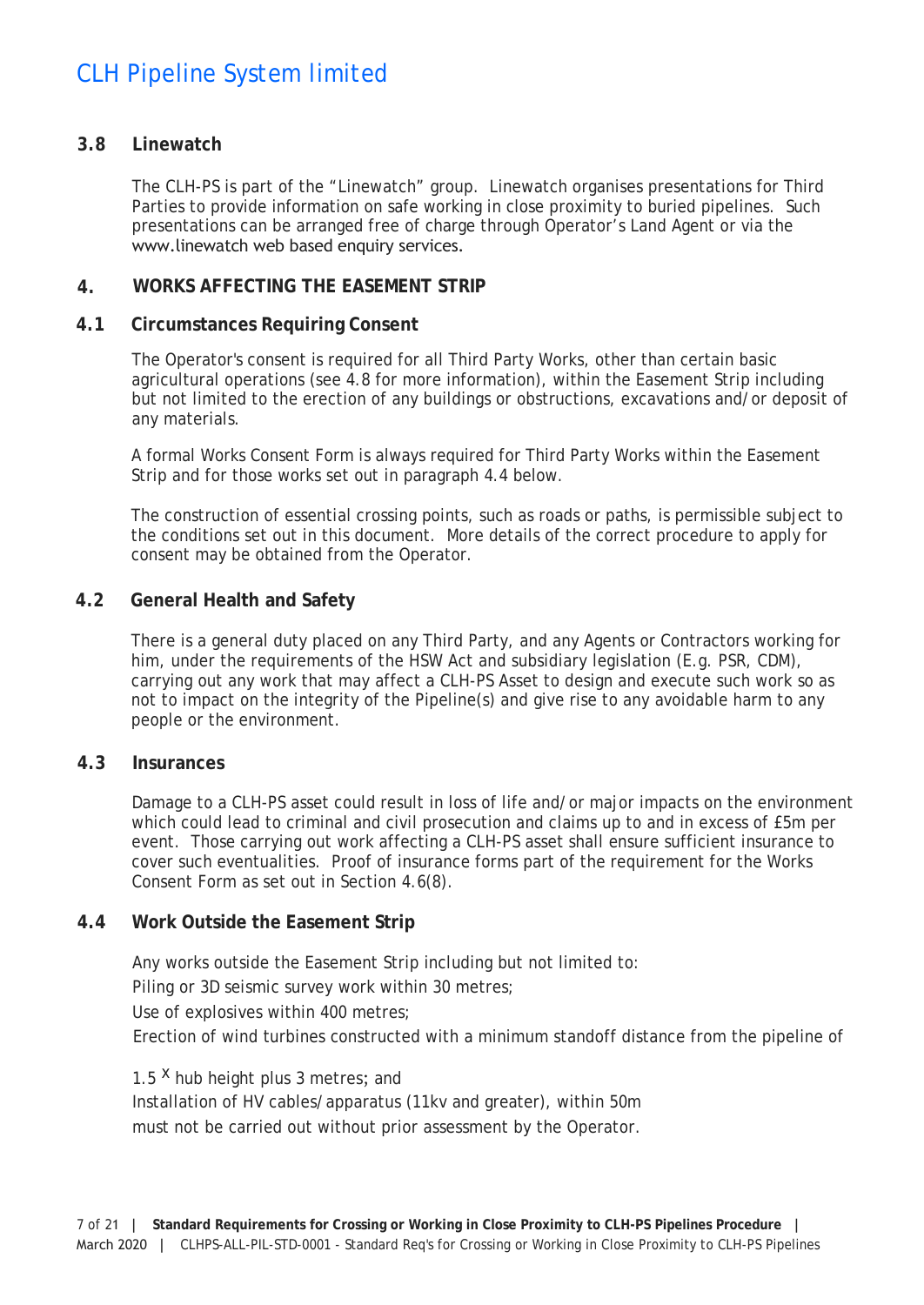#### <span id="page-7-0"></span>**4.5 Supervision of Work**

In order to ensure the safety and integrity of CLH-PS assets all works within the Easement Strip and certain works with in the Proximity Strip must be agreed and overseen by a Pipeline Technician. Details of such oversight, including any onsite supervision necessary to protect the pipeline, shall be detailed in the Easement Access Agreement.

#### <span id="page-7-1"></span>**4.6 Work Applications**

The following information will generally be required to allow review and approval of any work within the Easement Strip and those set out in paragraph 4.4 above:

**Description** - An overview description of the proposed works with confirmation of why the work is necessary.

**Site and Contact Details** - Provide full site/location details along with details of the Third Party.

**Scope of Work** - A detailed breakdown of the proposed scope of work affecting the CLH-PS asset and how the works will be executed.

**Construction Drawings** - including: Site Location plan - 1:1250 > 1:2500 Plan Views - 1:250 Cross Sectional Plans

Utilities Plans

**RAMS** - Risk Assessment and Method Statements shall be provided so that proposed methods of work and any resulting risk to the integrity of the asset can be assessed. The RAMS should specifically detail proposed works within close proximity of the CLH-PS, list the risks that the 'Works' expose the pipeline to, and the control measures that will be put in place to mitigate against those risks (see Appendix 6 for more information).

**Emergency Plan** - Details of the emergency arrangements that will be in place for the duration of the wort including the contact details of those on site repsonsible for safety.

**Work Contacts** - A list of site specific contacts who will be directly involved in implementing the work and charged with direct responsibility regarding protection/safety controls put in place while the work is ongoing.

**Insurance Details** - Proof of insurance details of the Contractor/Company/Agent carrying out the work will be required prior to commencing any works in the Easement Strip that could impact on the safety and integrity of the pipeline. However, if it is a domestic application with little or no risk to the pipeline/facility integrity, the Operator may use his professional judgement regarding the required input.

**Works Oversight and Support Approval Form** - An appropriately signed "Contract for Works Oversight and Technical Services" form. This should be signed by the Landowner or the Third Party who will be issuing a Purchase Order (PO) and paying for any Oversight and Support.

The Pipeline Protection Advisor will provide support and advice to the Third Party to allow for the development and submission of compliant application for work within or affecting the Easement Strip. Once documentation is agreed the application should take around 4 to 6 weeks to review and approve. This should be factored into any work planning.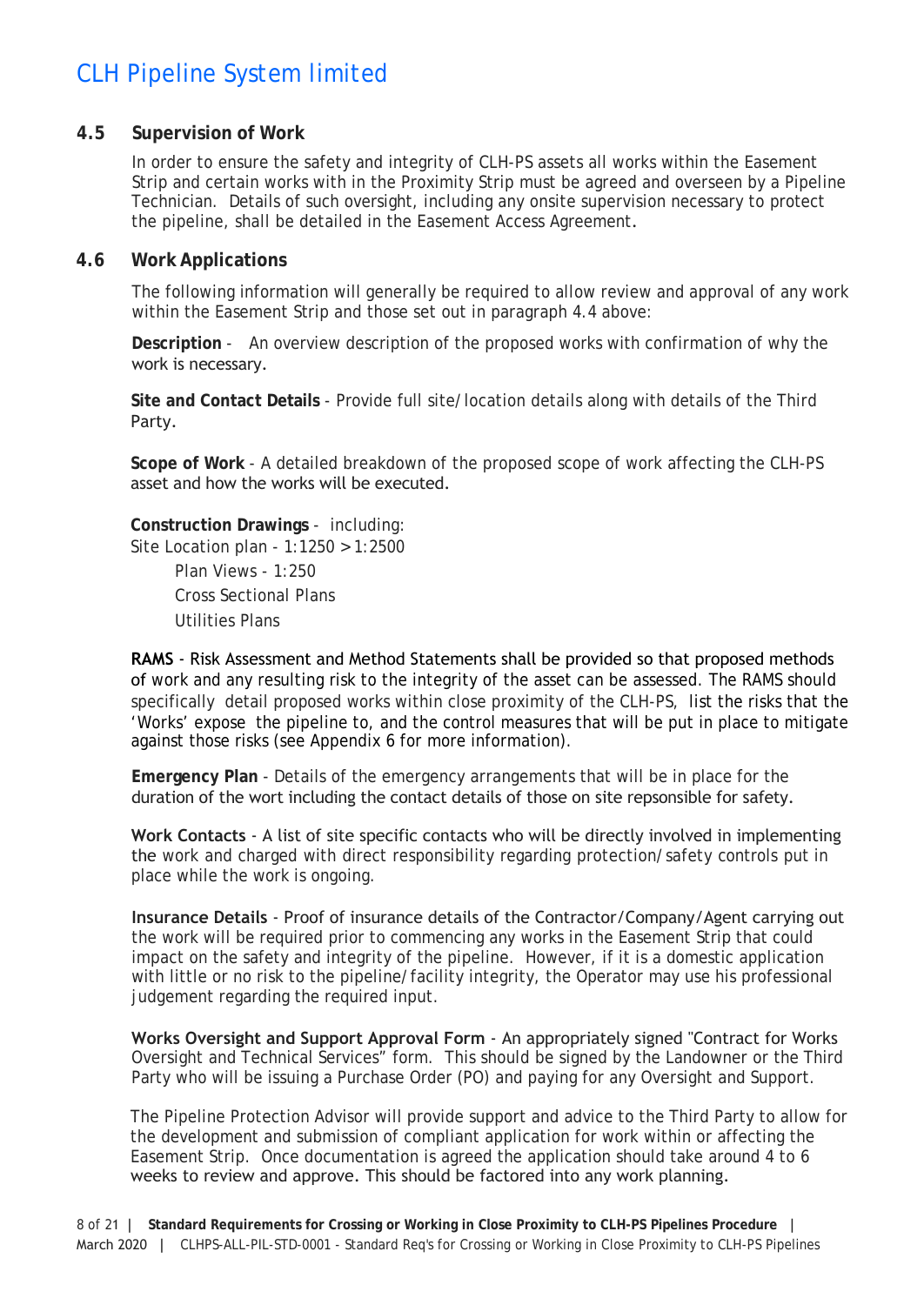#### <span id="page-8-0"></span>**4.7 Retrospective Work Assessments**

It is an offence under the Health and Safety at Work Act and more specifically Regulation 15 of the Pipeline Safety Regs 1996 to cause damage to a pipeline.

Where unapproved and unsupervised works have been identified then retrospective investigation and appraisal of the work carried out will be required to determine any immediate and long term risk to the safe operation and maintenance of the asset. Reimbursement of the cost of such work will be sought from the Third Party or Landowner responsible.

In all cases where retrospective consent is sought for unapproved and unsupervised Third Party Works a report shall be submitted to the UK Health and Safety Executive. Where retrospective consents are required asbuilt information will be requested by the Pipeline Protection Advisor. This information would normally be similar to that information required for a normal Works Consent approval.

#### <span id="page-8-1"></span>**4.8 Agricultural Work**

Generally CLH-PS does not need to be notified about shallow cultivation or routine works on the surface of the land associated with crops and care of livestock unless there are know issues related to shallow pipeline cover. Landowners and occupiers should however note that the exculsion of this requirement in no way exempts them from liability for the consequences of damage to the CLH-PS. Therefore if there is any doubt that proposed works could cause damage to or could affect access to the CLH-PS and the Easement Strip it is strongly recommended that Fisher German are contacted for guidance and arrangement of supervision before commencing work.

For the avoidance of doubt the following are not routine agricultural operations: deep cultivation, fencing, ditching, drainage operations, sub-soiling, mole ploughing, maintenance of tracks and any other construction.

#### **4.9 Works in Adopted Land and Highways**

<span id="page-8-2"></span>Where Third Party Works are required within the Easement Strip, and the Easement Strip is within a highway boundary, then these works fall under the provision of the New Roads and Street Works Act 1991(NRSWA) and as such do not require a signed Works Consent Form. Such works are however still subject to the requirements of HSG 47 Avoiding Danger from Underground Services.

Where support and oversight is required to facilitate work in the highway that affects a CLH-PS pipeline the Third Party shall seek this support in the same way as works inside the Easement Strip by initiating an asset location enquiry, refer to Section 3.6.

#### **5. OVERSIGHT AND SUPERVISION**

#### <span id="page-8-4"></span><span id="page-8-3"></span>**5.1 Requirement**

To ensure compliance with Regulation 15 and 16 of the Pipeline Safety Regulations it is critical that all works within the Easement Strip be agreed and overseen by the Pipeline Technician.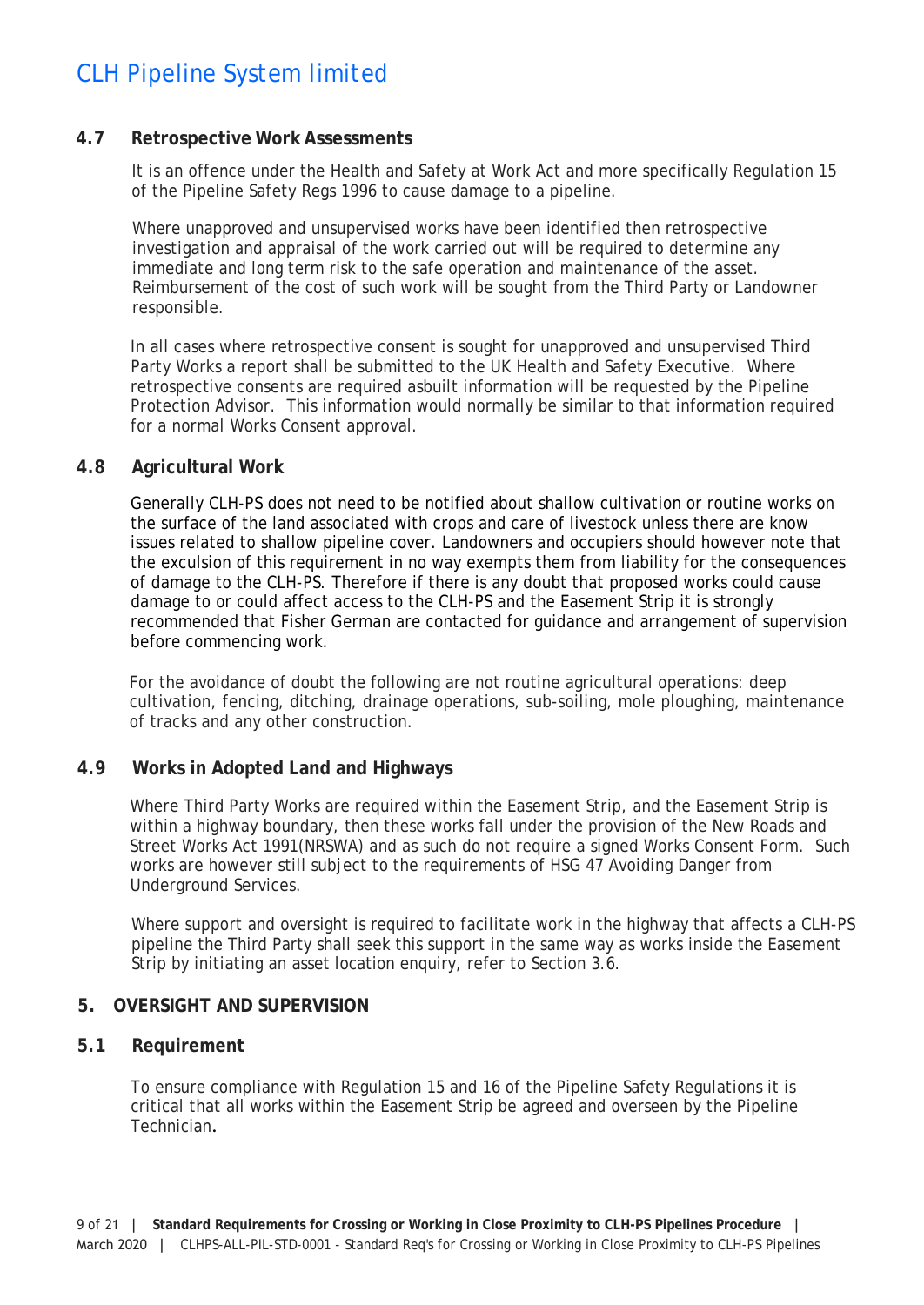### <span id="page-9-0"></span>**5.2 Cost of Oversight**

The Operator shall seek to charge for the cost of any works oversight, including any technical or engineering services, necessary to accommodate any Third Party work in the Easement Strip. Normally the first 3 days (7.5 hours days) is free and thereafter a charge shall be made for assisting in the delivery of the Third Party's work. Details of charges can be found in Appendix 7.

#### <span id="page-9-1"></span>**5.3 Notice for Attendance at Site**

To allow for reasonable resource planning to take place the minimum notice periods for attendance on site by the Pipeline Technician for supervision of work shall be as follows: 3 working days for initial site visit, pipeline demarcation;

10 working days for any subsequent planned supervision; and

5 working days for un notified and/or unplanned work.

**NOTE: In the event of exceptional or emergency situations, i.e. damage to the pipeline, attendance will be organised within 4 hours. Note this would be to help make safe not to oversee any work around the CLH-PS pipeline**

#### <span id="page-9-2"></span>**5.4 Hot Works**

All hot works including welding or other work involving naked flame in the immediate vicinity of the pipeline should be carried out under a SSoW including the requirement for "Hot Work Permits".

**No hot works shall take place on the pipeline without the absolute involvement and control of the Operator. Any unauthorised hot works on a CLH-PS pipeline would be classified as a RIDDOR reportable incident, and the Third Party may be subject to prosecution by the HSE.**

### **6. DEVELOPMENTS IN THE EASEMENT STRIP**

#### <span id="page-9-4"></span><span id="page-9-3"></span>**6.1 Road and Rail Crossings**

All crossings should be installed in accordance with the general requirements provided in Appendix 3. Road and Rail Crossings are to be installed at 90 degrees perpendicular to the pipeline to ensure minimum impact to safe access to the pipeline, unless there are agreed physical reasons why this cannot be done. If this is the case then crossings may be allowed to a minimum of 60 degrees perpendicular to the pipeline.

All permanent and temporary crossings shall have demarcation posts installed at its boundaries. Where crossings are permanent additional cathodic protection connection posts may also be required. These shall be advised by the Operator. Where the ground over a pipeline is to be built over with hard surfacing or other restrictive features the section of pipe affected shall be subject to localised inspection as set out in Section 6.8

### <span id="page-9-5"></span>**6.2 Utility Crossings**

Utility crossings shall be installed in accordance with the general requirements provided in Appendix 4. To ensure safe access to the pipeline is maintained the utility will pass below the pipeline and where multiple crossings are required they will be routed at one common location. These crossings shall be as close to 90 degrees perpendicular to the pipeline to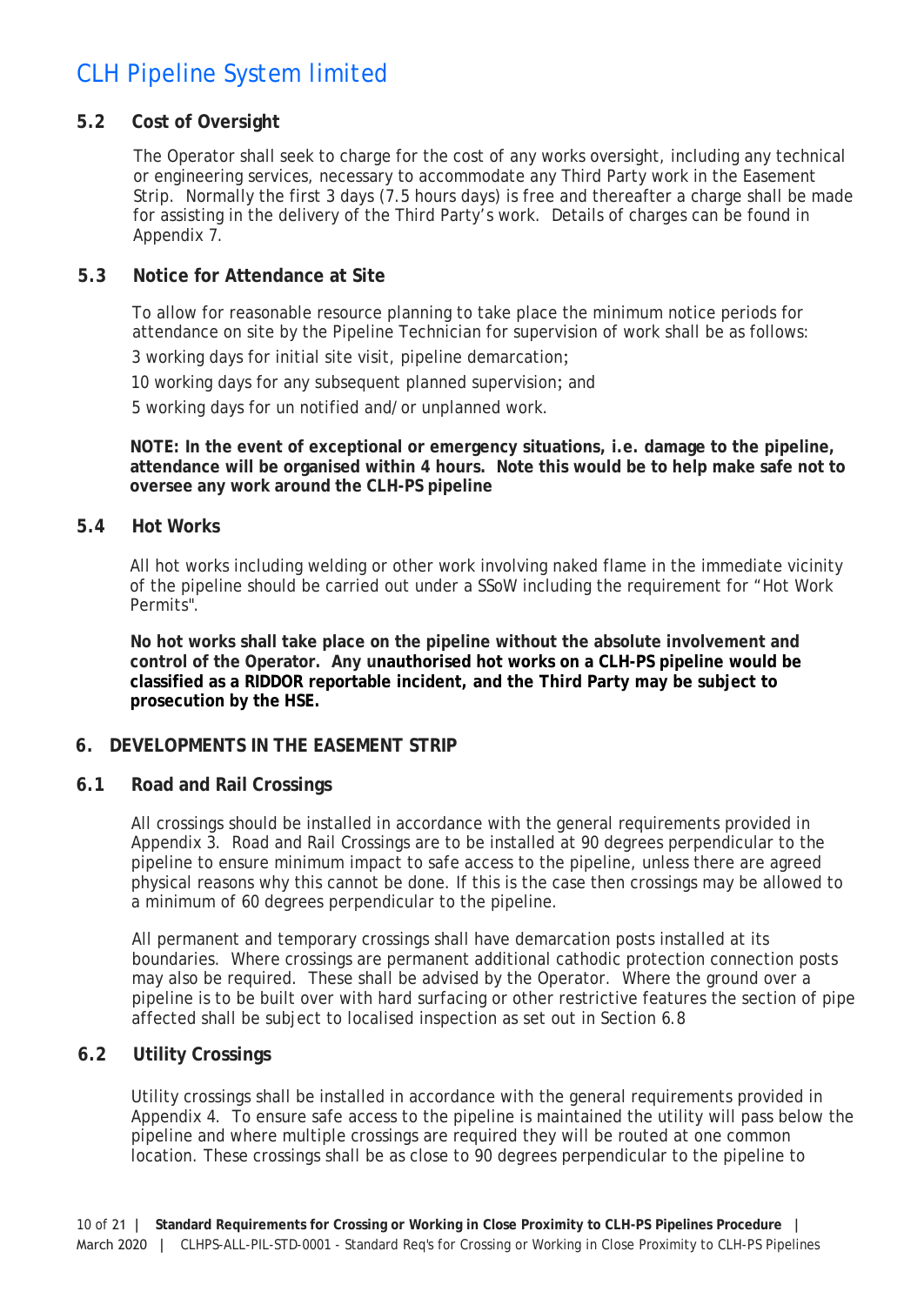ensure minimum impact to and safe access to the pipeline. Utilities or other foreign services shall not be installed parallel to the pipeline within the Easement Strip.

If due to agreed engineering difficulties a utility has to pass above the pipeline these items must be made as "movable" as possible to allow for future access to the CLH-PS pipeline. Any future removal and reinstatement costs associated with the maintenance of the pipeline shall be in accordance with the NRSWA or signed Works Consent Form

#### **6.3 Design Work**

The requirement for good design is covered under the general requirement of Regulation 9 of the CDM Regulations that stipulates that all Designers need to eliminate hazards and risks associated with the project during design.

<span id="page-10-0"></span>Consented development within the Easement Strip must be kept to an absolute minimum. Where large scale housing and commercial developments around the pipeline are proposed the Easement Strip shall be maintained as a "green" strip outside of individually owned plots. Any development shall also take account of the requirement to provide and maintain convenient access to all points of the Pipeline in any neighbouring development.

#### **6.4 Un-Consented Works**

Un-consented works discovered within the Easement Strip found to be in contravention of the rights in land granted under the Energy Act will be subject to legal action and could result in removal at the cost of the Third Party or Landowner responsible.

#### <span id="page-10-1"></span>**6.5 Special Utility Crossings**

If the new service is a steel pipeline to be operated at a pressure in excess of 10 bar, pretested pipe must be used for the crossing. The separation marker slabs must provide sufficient protection to the CLH-PS pipeline in the event of a failure. Welds/joints should be positioned away from the CLH-PS pipeline.

<span id="page-10-2"></span>If the third party service is designed to be protected by cathodic protection, the design shall be such as to protect the CLH-PS pipeline from interference and the provision for a foreign service bond between the CLH-PS pipeline and the Third Party service via a CP test post may be required.

#### **6.6 Protection Details**

<span id="page-10-3"></span>Adequate protection of the CLH-PS pipelines at the road and vehicle crossing points shall be provided based on location specific conditions and shall be generally in accordance with the drawings in Appendix 3. It should be noted that both temporary and permanent vehicle crossing points require prior consent and that the design of any crossings, temporary or otherwise, are subject to the requirement of Regulation 15 of the Pipeline Safety Regs and where applicable under the requirements of the CDM Regulations .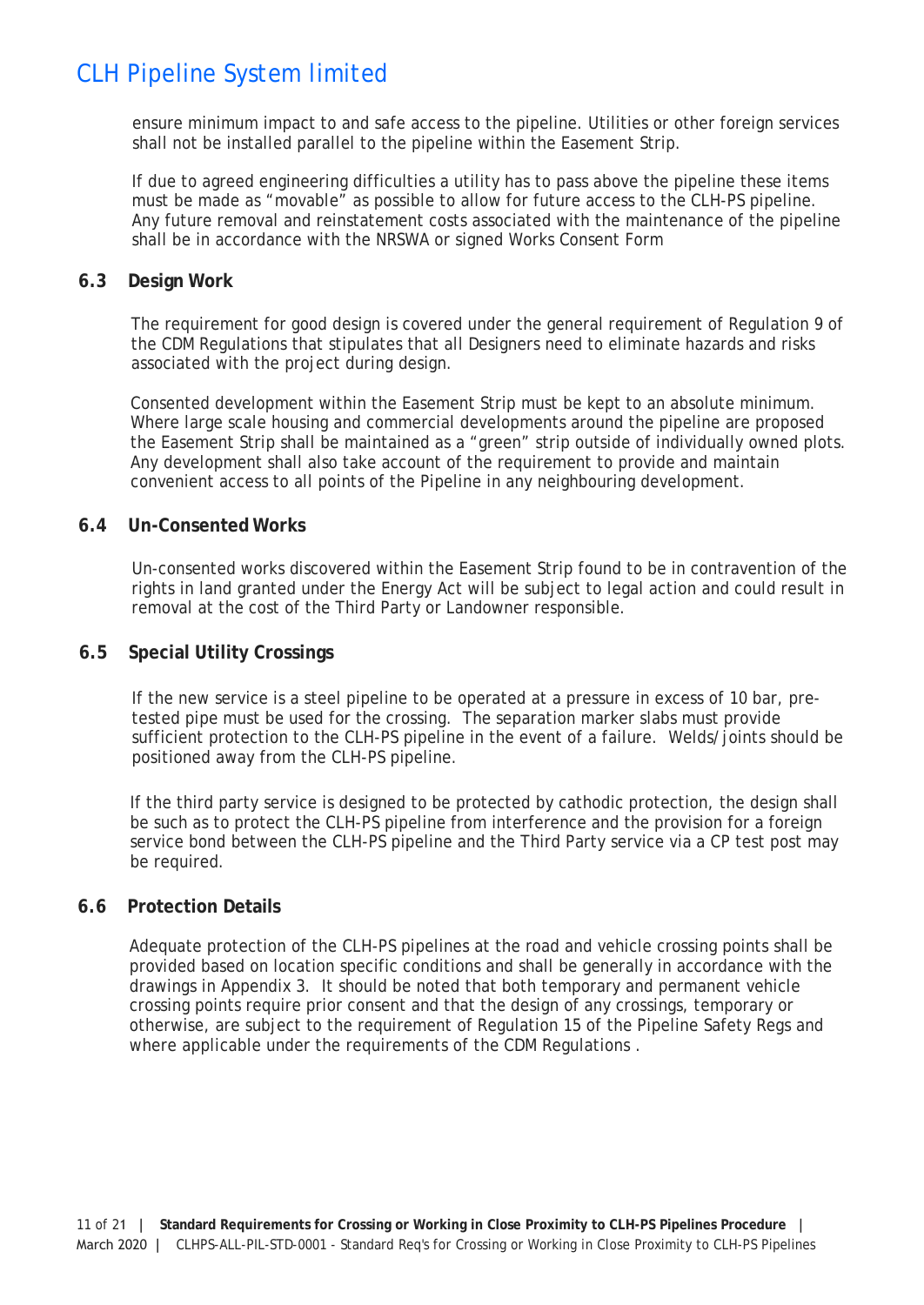#### <span id="page-11-0"></span>**6.7 Temporary Plant Crossings**

Depending on the scale and function of these crossing points and their proximity to the pipeline the Pipeline Protection Advisor will advise on the type of measures required to protect the pipeline from damage. Typical protection measures can be found in Appendix 3.

Typically crossing points for construction plant and machinery shall be designed and constructed to ensure that the crossing safely distributes loading in relation to the specific ground conditions and usage. All such temporary works shall be removed under supervision of the Pipeline Technician at the end of the work. Formal written consent is required prior to the construction of a crossing point.

#### <span id="page-11-1"></span>**6.8 Localised Pipeline Inspections**

Affected sections of pipe shall be excavated and exposed to a minimum 2m either side of the proposed work. The coating on the exposed section of pipe shall be inspected by a qualified pipeline inspector. Only Specialist Pipeline Contractors shall undertake any works on or around the pipeline. All costs associated with these inspections shall be to the Third Parties account. CLH-PS can provide a list of Specialist Contractors who can undertake these works, CLH-PS does not endorse any of the Companies on this list and it is the responsibility of the Third Party to ensure that the contractor they have chosen carries out their works in accordance with their own internal systems and standards

Based on the findings from the inspection the inspector may make recommendations for further inspection normally requiring the removal of the coating. If the available pipeline condition information shows the area to be free of defects and the pipeline coating is found to be in good condition no further inspection will be required. Where there is evidence of pipe or coating damage or degradation removal of the coating may be necessary, and the section of pipe will be stripped cleaned and scanned using Non Destructive Examination (NDE) techniques to identify and record any defects or corrosion features.

### <span id="page-11-2"></span>**6.9 Locating the Pipeline**

The Pipeline Technician will attend site to mark out the approximate route of the pipeline using Cable Avoidance Tools (CAT). CAT scans only give approximate alignment and depth information and therefore it may be necessary to excavate trial holes, under oversight from the Pipeline Technician, to locate and identify the true line and depth of the line for detailed planning and design purpose. All costs associated with pipeline Operator supervised trial holes will be to the account of the Third Party. The Third Party will need to have site specific RAMS, drawings, and contacts agreed by CLH-PS prior to overseen trial hole works. The Third Party will also provide proof of insurance.

### <span id="page-11-3"></span>**6.10 Excavations in the Easement Strip**

As set out in Section 5 all excavations and associated work affecting the pipeline in the Easement Strip shall be overseen by the Pipeline Technician. For the avoidance of doubt such oversight is provided only to protect the safety of the pipeline and the Third Party and its Contractors shall employ their own Safe Systems of Work (SSoW) necessary to ensure the safety of those undertaking and/or affected by the work.

**NOTE: Mechanical excavation is one of the biggest and most common risks of damage to buried services. As such it is expected that the planning and undertaking of any excavation within the Easement Strip shall be carried out in strict accordance with the HSE's Guidance**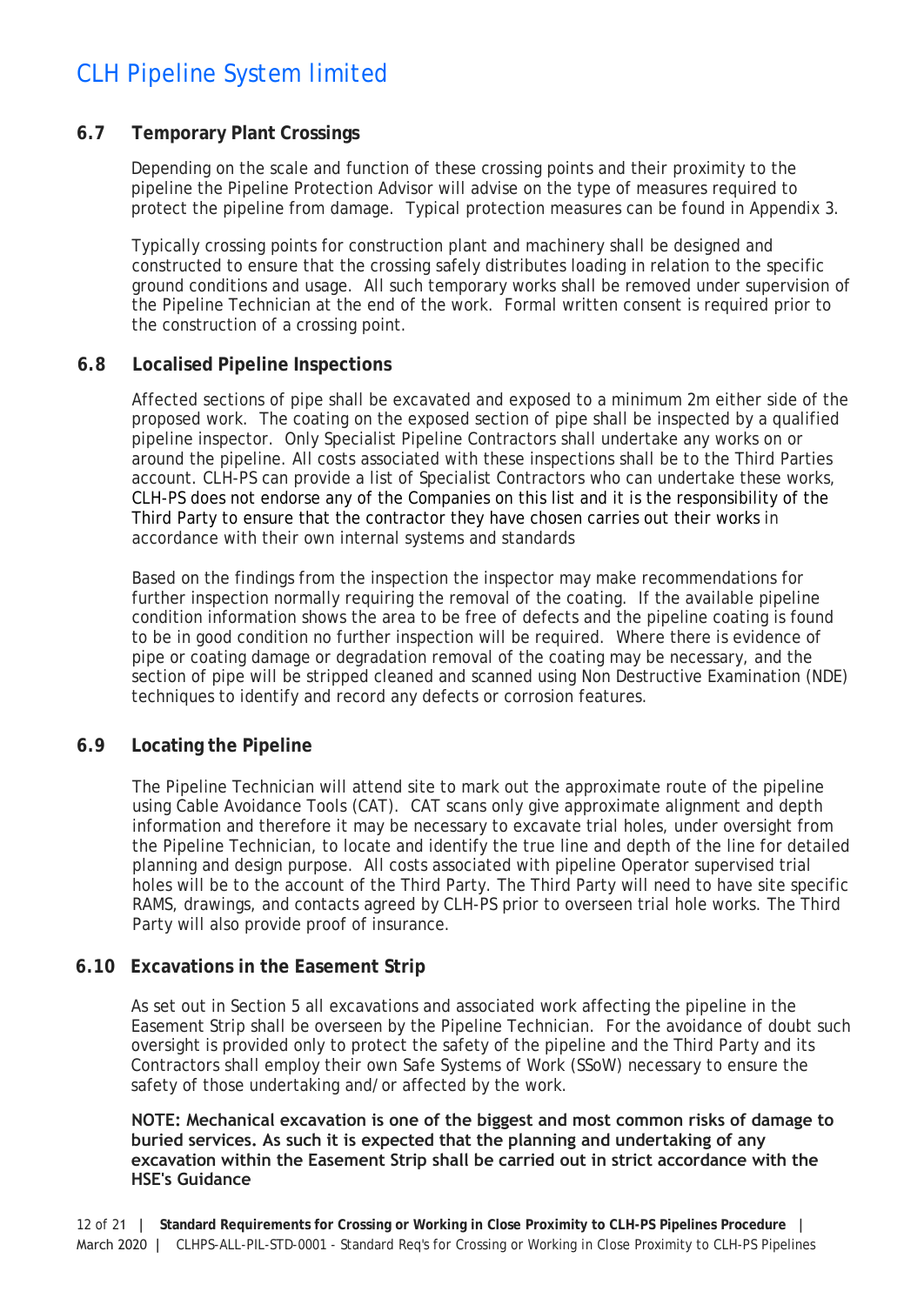Document HSG 47 - *Avoiding Danger from Underground Services*. A copy of this document can be found on the UK HSE's web site.

#### <span id="page-12-0"></span>**6.11 General Backfilling**

Backfilling shall be in layers of a maximum depth of 300mm (12 inches) and consolidated before any further backfilling takes place. Backfill must be free of flints or any other material, which may damage the anti-corrosion wrapping. If the backfill material is not suitable in the opinion of the Operator or nominated representative, imported sand, or other approved fine material shall be provided to give a minimum 150mm (6 inches) surround to the pipeline.

Any damage to the corrosion coating of the pipeline must be reported immediately to the Operator and prior to any backfilling.

#### <span id="page-12-1"></span>**6.12 Trenchless Techniques (Crossings)**

Trenchless Techniques such as Directional Drilling, Thrust Boring or Moling will be considered as an alternative method of crossing the CLH-PS pipelines subject to certain conditions.

General requirements for agreeing trenchless crossings shall include but are not limited to the following:

Submission of detailed RAMs complete with drawings for review and comment by the Pipeline Technician.

At the proposed crossing point the Pipeline Technician will locate and mark the approximate location of the pipeline. The Third Party shall then excavate and expose the pipeline to include an observation pit as detailed in Appendix 5.

Clearance between the pipeline and the drilling auger/mole shall be maximised, the minimum clearance shall be 1.5 metres.

If a dispalcement method of moling or back-reaming is employed, the third party shall excavate a trench directly below the pipeline 300mm deep x 1000mm long (see drawing Appendix 5) to relieve upward pressure on the pipeline caused by ground heave during the bore expanding process.

#### <span id="page-12-2"></span>**6.13 Cathodic Protection (CP)**

Attention is drawn to the fact that CLH-PS pipelines are cathodically protected. This can corrode metal structures within the vicinity of the pipelines and it is the Third Party's responsibility to protect their structures/assets against the effects of this CP system.

High voltage electric cable crossings, sub-stations, railway crossings, and other services or assets that may impact the performance of the CLH-PS cathodic protection systems may require special consideration in relation their installation to avoid any negative impact leading to accelerated and/or corrosion and premature failure of the pipeline.

During and following the installation of any affected crossing or structure the Third Party may be required to undertake interaction testing to prove no negative effects. Where negative effects are identified or anticipated, the Third Party will be required to implement mitigation measures in order to protect the CLH-PS asset.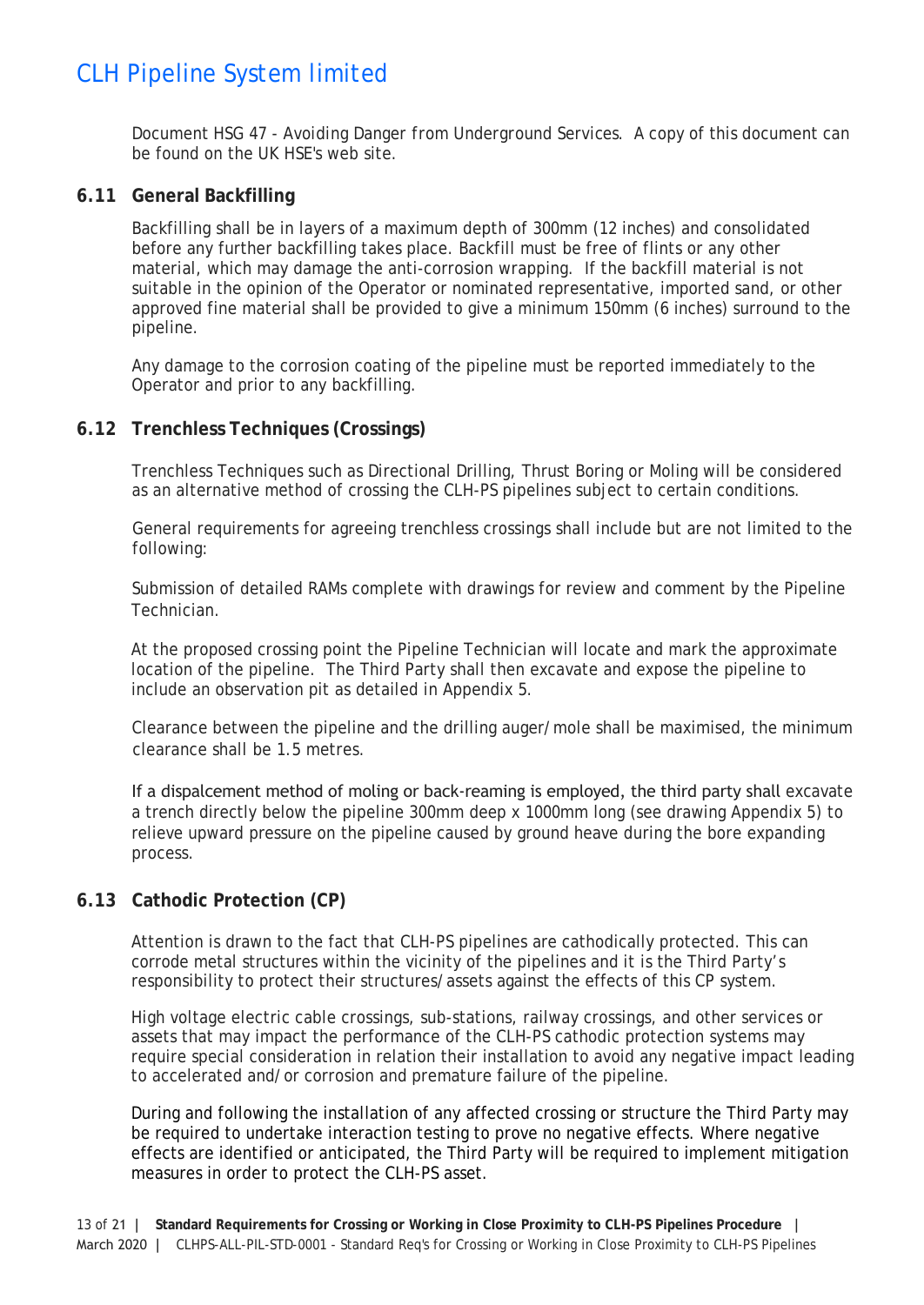Further detailed advice on the requirements relating to cathodic protection can be obtained via the Operator's Cathodic Protection Team. The Operator may seek to charge for this service.

#### <span id="page-13-0"></span>**6.14 Final Reinstatement**

On completion of any construction work within the Easement Strip the Third Party shall reinstate the land to its original condition and to the satisfaction of the land owner/occupier, the Land Agent and the Operator.

### **7. INCIDENTS AND EMERGENCIES**

#### <span id="page-13-1"></span>**7.1 Supervision**

At all times during the course of any work in the vicinity of the pipeline the Third Party shall have suitably qualified and competent staff in place managing the work who are able to respond to emergencies in a pre-agreed manner. Details of the Emergency Contact details for the pipeline operations are included in Appendix 1. These numbers should be included in the work RAMs and attached to any subsequent PTW so that they are immediately available to those undertaking the work at the point of any incident.

#### <span id="page-13-2"></span>**7.2 Emergencies**

In the event of a leak or incident the following actions should be taken by the third party: Remove all personnel from the immediate vicinity;

Remove all sources of ignition for at least 20 metres upwind and 50 metres downwind of any

leak. This should include stopping engines, prohibiting smoking, extinguishing all naked flames and preventing the switching of electrical apparatus.

Dial 999 and inform the Police and Fire Brigade.

Contact the Operator (see Appendix 1).

Prevent the approach of traffic and the general public.

Do not attempt to seal any leaks.

Do not attempt to extinguish any flames if the leak has ignited.

Assist in safeguarding persons and property as necessary, or as directed by the Police, Fire Brigade or Operator.

#### <span id="page-13-3"></span>**7.3 Damage**

Action to be taken if the pipeline has been damaged but has not caused leakage: Contact the Operator (see Appendix 1).

Do not backfill and await the representative of the Operator to inspect the damage and decide on the action required.

If damage to the pipeline does not cause a leak do not try and hide it. Dents and gouges in a pipe may cause it to fail at a later time with potentially catastrophic consequences.

Report all damage, however seemingly insignificant, to the Operator.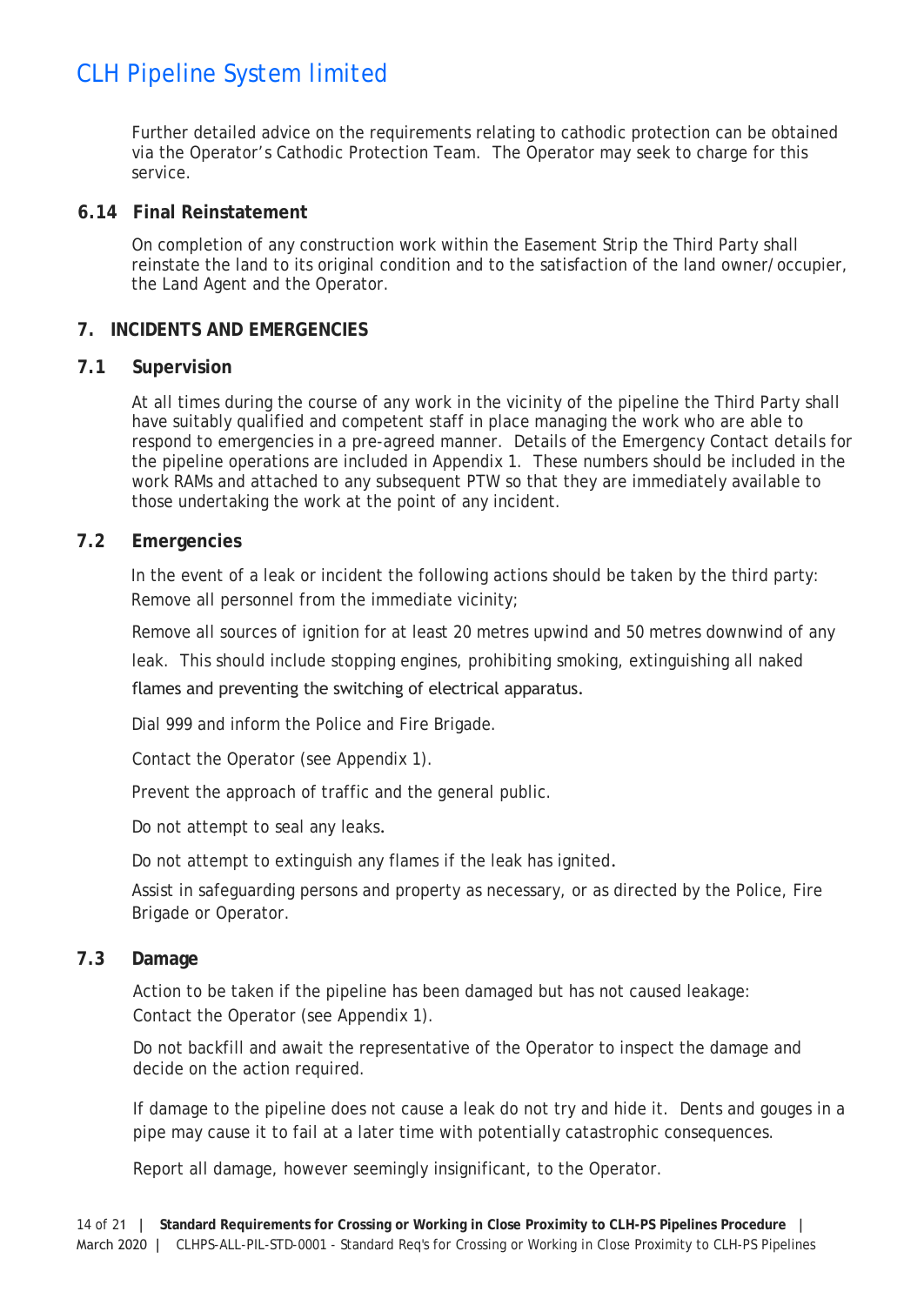#### <span id="page-14-0"></span>**APPENDIX 1 - CLH-PS Emergency Contact Numbers**

In the event of an emergency on a CLH-PS site or pipeline first call the Emergency Services on 999 and provide the details.

Once the emergency services have been alerted contact the 24/7/365 Pipeline Control Centre:

#### **Pipeline Control Centre - Aldermston**

#### **01189 712021**

When contacting the Pipeline Control Centre please provide as much information as possible and confirm: Location Details – e.g. OS Reference, Site Address, Street Name.

Details of Incident:

*Is there a leak? Rate of any leak/loss – e.g. fast slow Is there a fire?*

Have the emergency services been contacted and are they at site? Is there anything in the immediate vicinity that is affected such as:

*Members of the public? Schools? Hospitals? Sheltered Accommodation Watercourses? Road or footpaths? Railways? Buildings? Animals/Livestock?*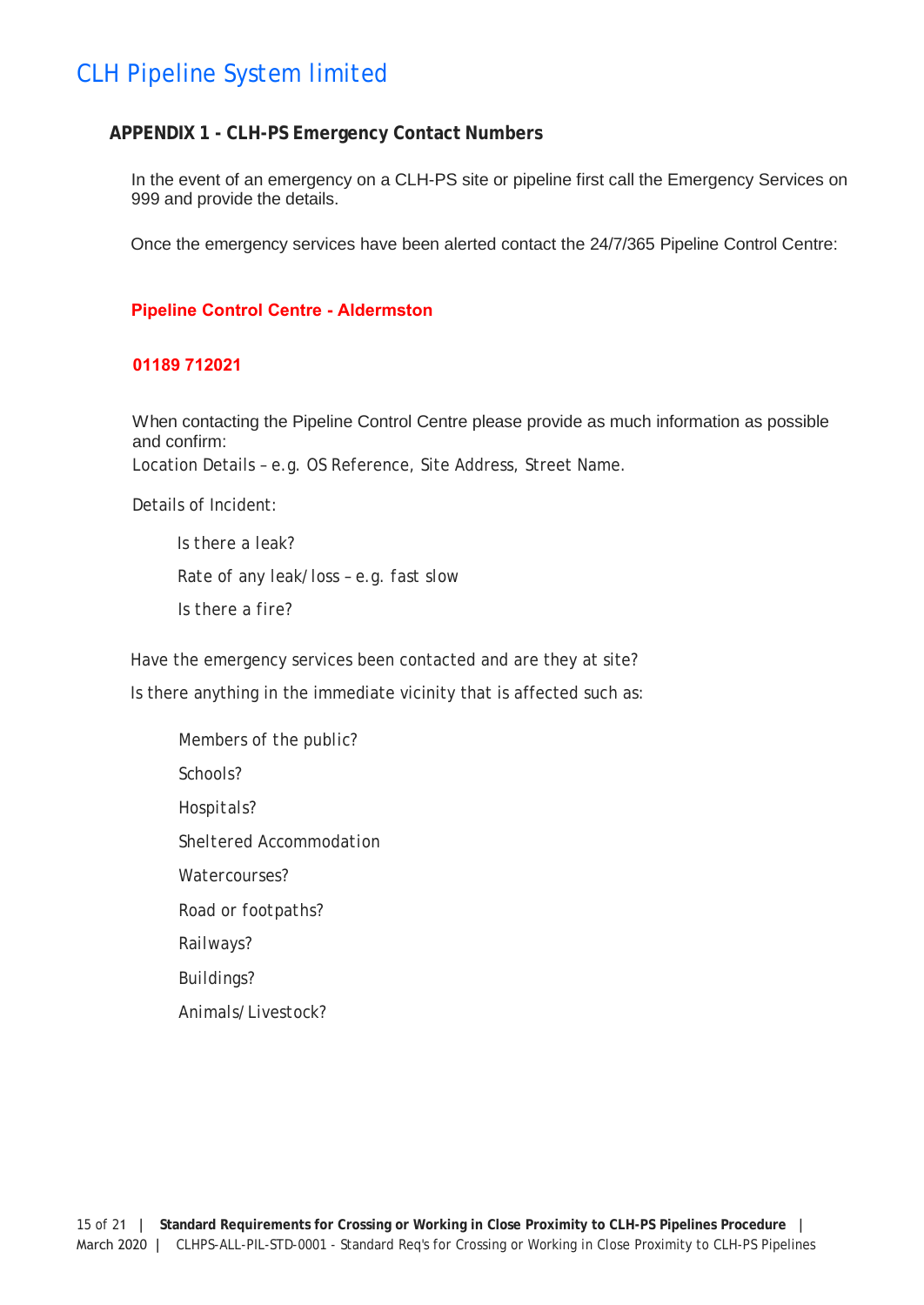## <span id="page-15-0"></span>**APPENDIX 2 - CLH-PS Contracts Operator - CLH Pipeline System (CLH-PS) Ltd**

#### **Main Office:**

69 Wilson Street London EC2A 2BB *Tel: 020 7657 1250 – (Mon to Fri 09:00 to 17:00)*

#### **ROW Office:**

Ashdon Road, Saffron Walden Essex CB10 2NF *Tel: 01799 564100 – (Mon to Fri 09:00 to 17:00)*

#### **LAND AGENT – Fisher German LLP**

CLH Pipeline System Ltd The Estates Office Norman Court Ashby de la Zouch Leicestershire LE65 2UZ *Tel: 08450 701245 – (Mon to Fri 08:45 to 17:15)* clhpipelinesystem@fishergerman.co.uk *Internet: [www.Linesearchbeforeudig.co.](mailto:clhpipelinesystem@fishergerman.co.uk)[uk](http://www.linesearchbeforeudig.co.uk/)*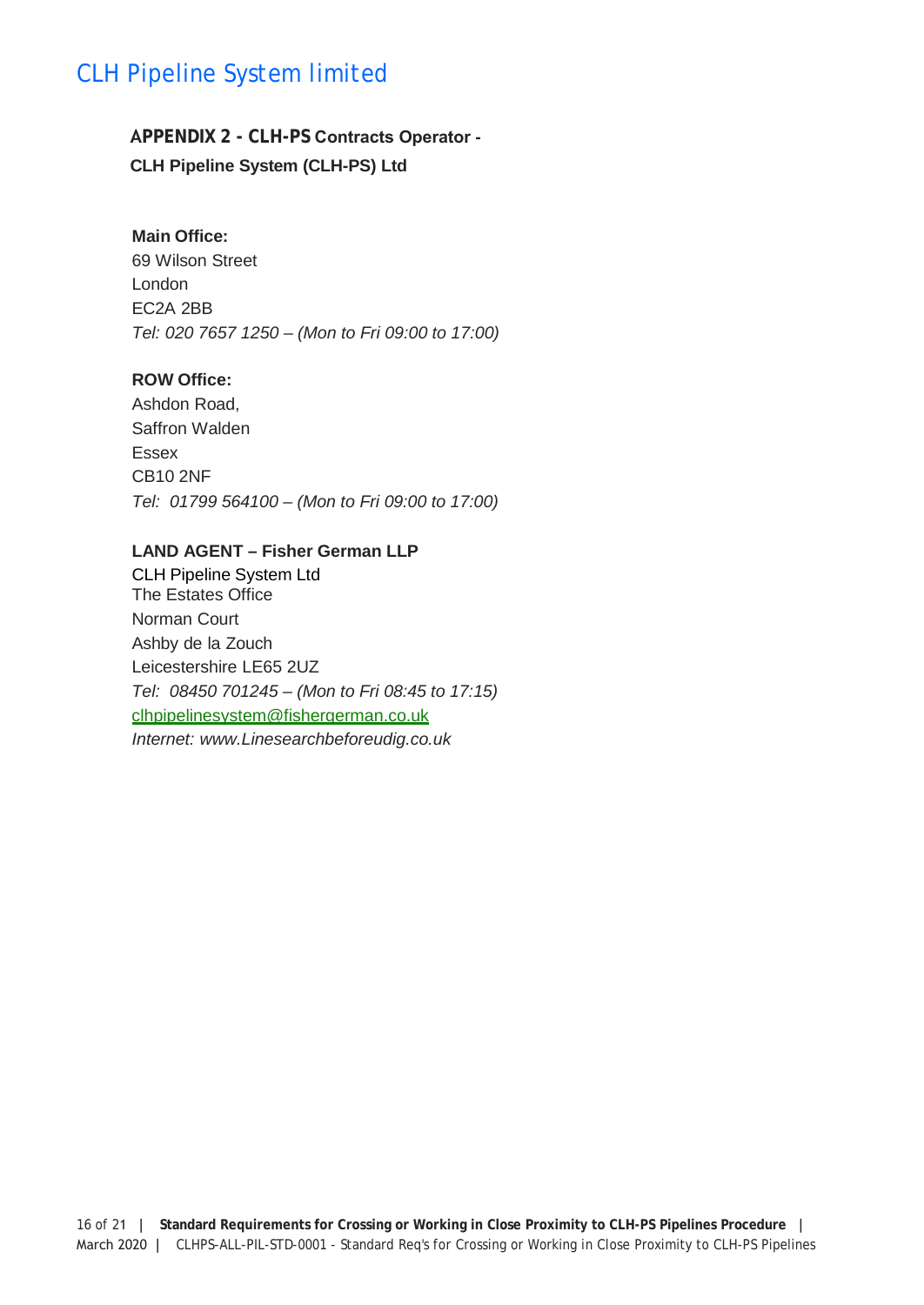## **APPENDIX 3 - Typical Crossing Protection Details**

N.B. All measurements in millimetres (mm), unless otherwise stated.



17 of 21 **| Standard Requirements for Crossing or Working in Close Proximity to CLH-PS Pipelines Procedure |** March 2020 **|** CLHPS-ALL-PIL-STD-0001 - Standard Req's for Crossing or Working in Close Proximity to CLH-PS Pipelines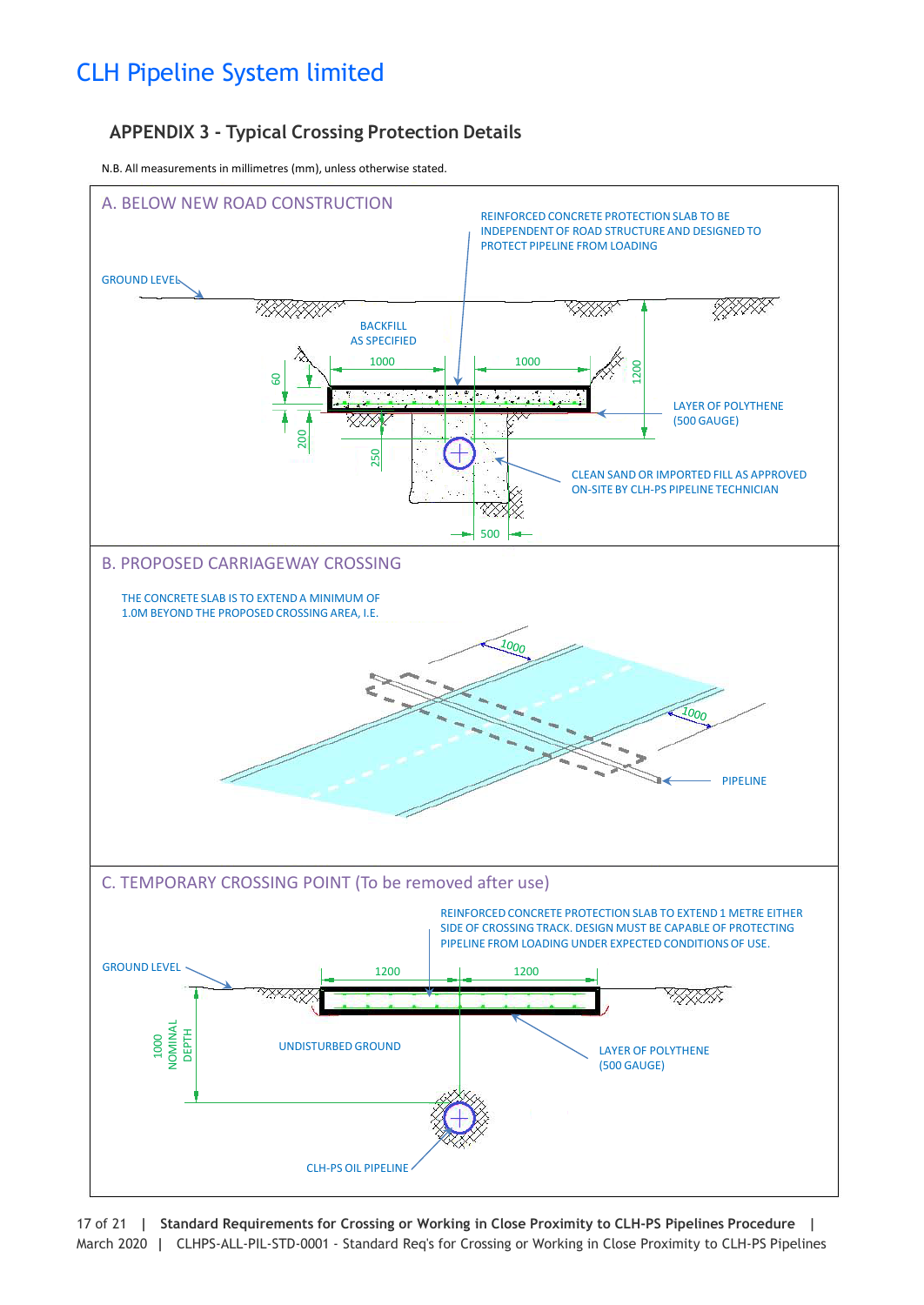## **APPENDIX 4 - Typical Utility Crossing Details**



**NOTE: <sup>1</sup> Additional Consent should be sought before the insertion of any additional services in spare ducts All dimensions in mm**

18 of 21 **| Standard Requirements for Crossing or Working in Close Proximity to CLH-PS Pipelines Procedure |** March 2020 **|** CLHPS-ALL-PIL-STD-0001 - Standard Req's for Crossing or Working in Close Proximity to CLH-PS Pipelines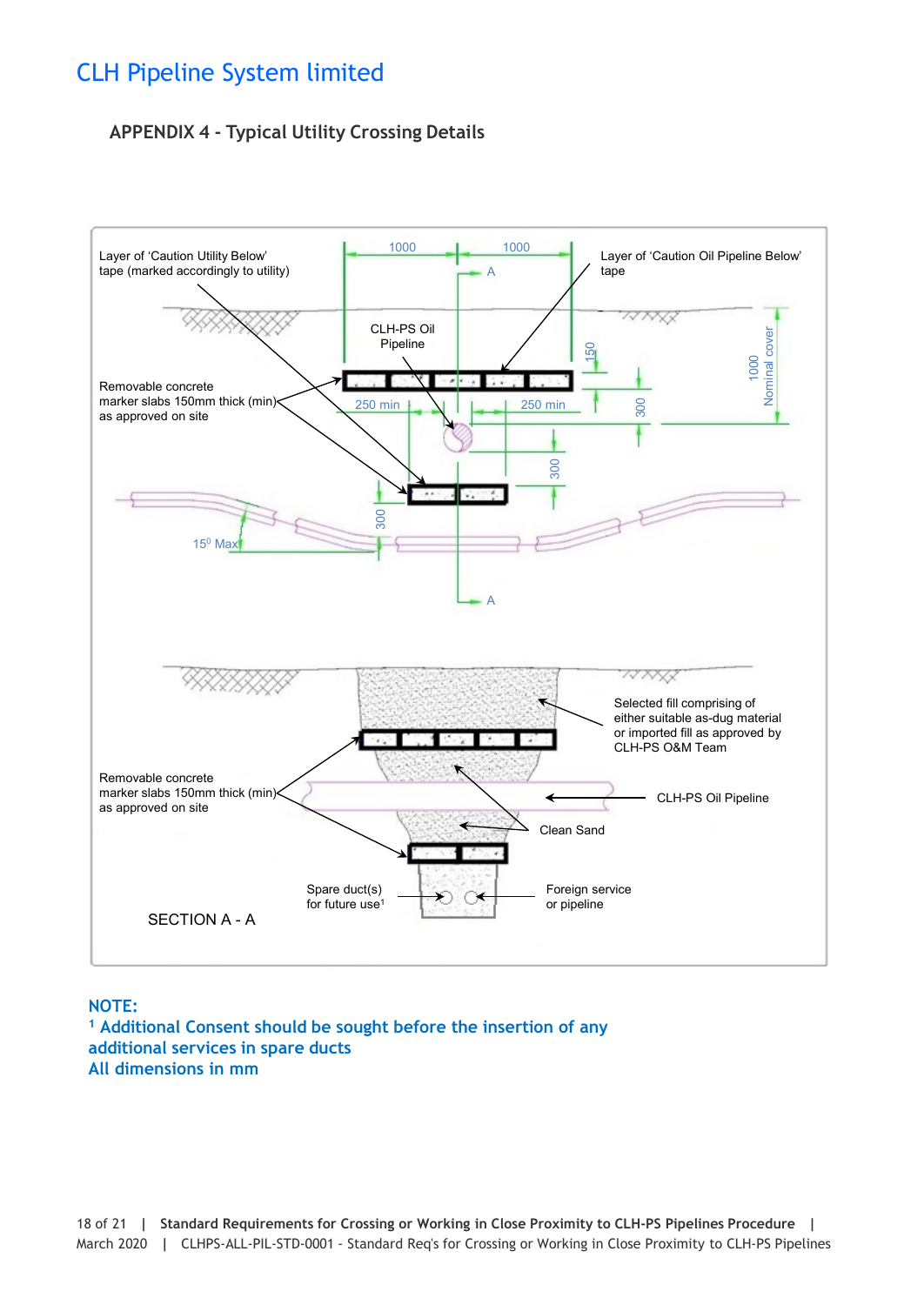## **APPENDIX 5 - Typical Trenchless Crossing Details**

#### **Directional Drilling Thrust Boring or Other Trenchless Techniques**

(For use only in cases of engineering difficulty)

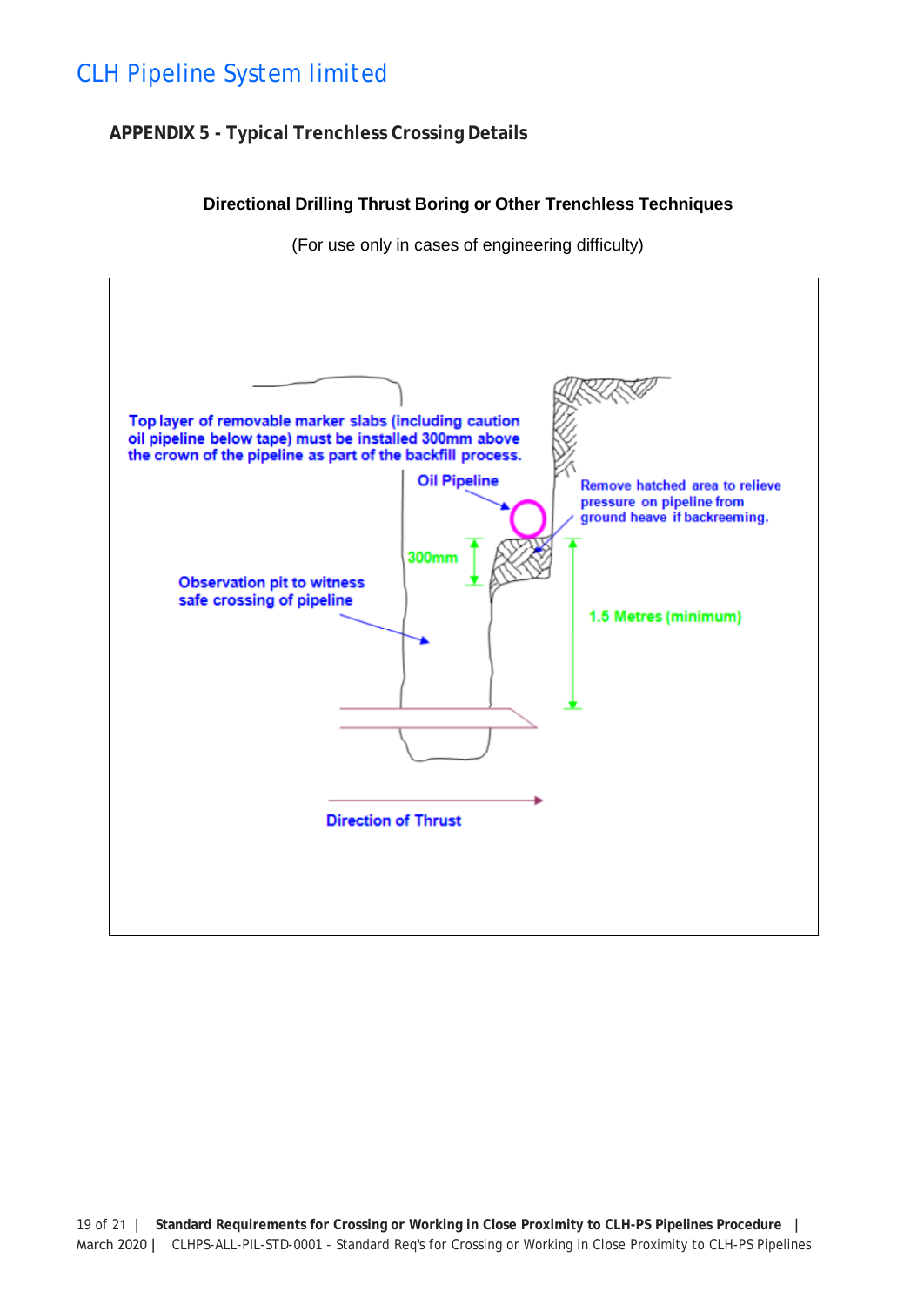#### **APPENDIX 6 – Works and RAMs Guidance Note**

The following points shall be observed when planning work and preparing site specific work RAMs:

A Risk Assessment will be provided that highlights the risks that the pipeline will be exposed to due to the proposed works, it will also show control measures will be used to mitigate against those risks.

A Method Statement for the works will be provided that describes the step-by-step sequence of how the works will be carried out and now the control mesures in the Risk Assessment will be implemented.

A copy of APPENDIX 1 (CLH-PS Emergency Contact Numbers) and APPENDIX 2 (CLH-PS Contacts) should be included in RAMS to ensure that those doing the work know who to contact in the event of an incident or emergency and what information is likely to be requested when calling.

All works within the Easement Strip shall have prior consent before commencing work.

All works within the Easement Strip to be overseen by the Pipeline O&M Team in accordance with a valid Easement Access Agreement.

The sequence and duration of works shall be agreed with Operator. Any changes to the agreed programme need to be communicated to the Operator and/or the Pipeline O&M Team.

A minimum of 10 working days shall be allowed for planned supervision, and 5 working days for un-notified or unplanned work. The amount of supervision will be dependent on the type and complexity of the work affecting the pipeline and shall be agreed in advance of the work commencing.

Proof the Third Party's and/or its Contractor's current insurance details shall be provided to enable the Work Consent Form to be processed. Levels of insurance may vary depending on the scope, complexity and potential impacts. As a rule, insurances of at least £5 million per event will be required.

Any changes to the Consented Scope/RAMs shall be advised to the Operator and/or the Pipeline O&M Team along with any additional supporting documents necessary to allow further review and agreement.

For the duration of the work on site the Easement Strip shall be marked and fenced off, except for agreed crossing points, to ensure that no unapporved works take place without the Pipeline O&M Team prior involvement.

Any localised pipeline inspections necessary to accommodate the Third Party work will be undertaken by a Specialist Contractor (see 6.8). This work shall be paid for by the Third Party.